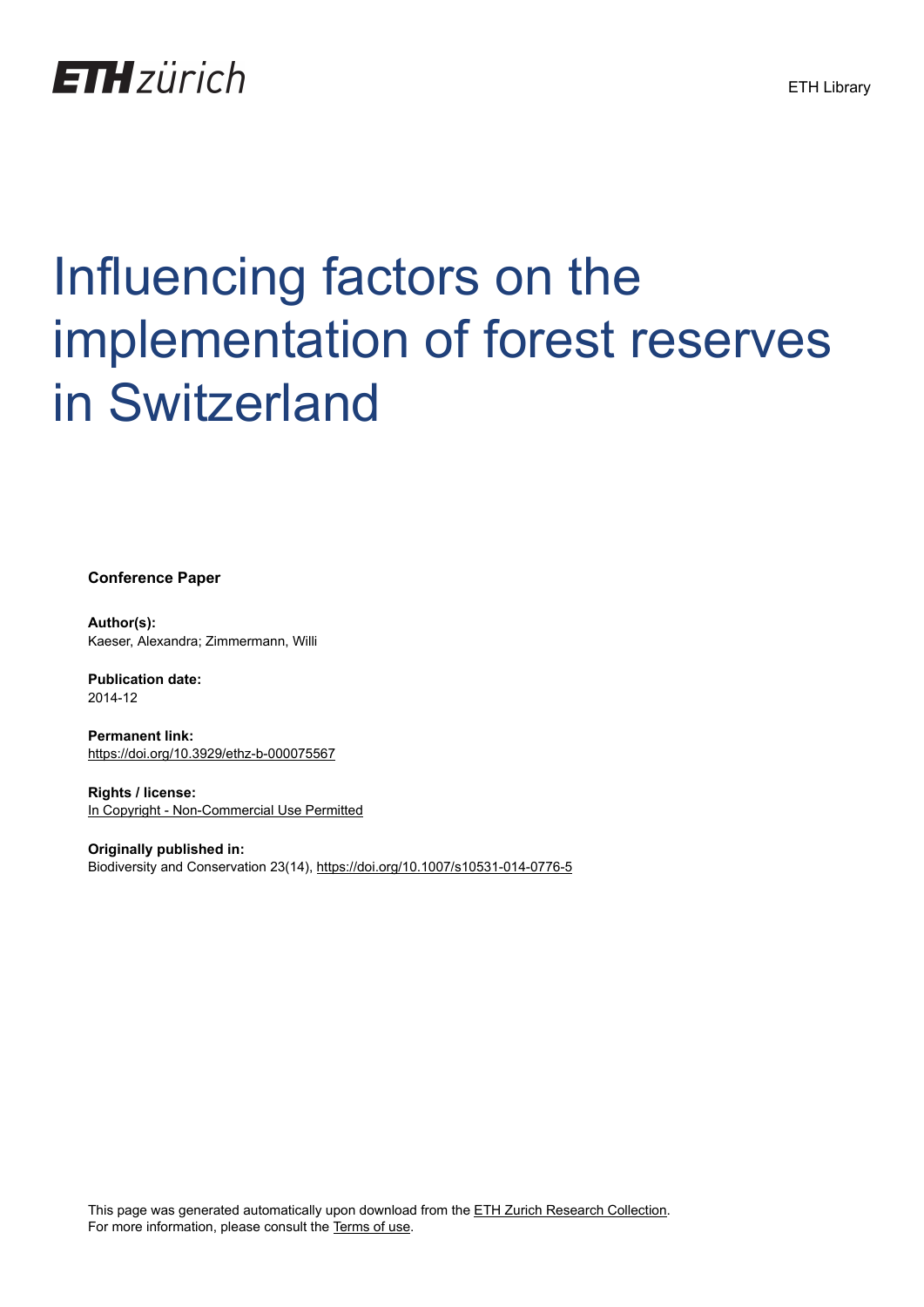ORIGINAL PAPER

# Influencing factors on the implementation of forest reserves in Switzerland

Alexandra Kaeser • Willi Zimmermann

Received: 21 March 2014 / Revised: 15 July 2014 / Accepted: 2 August 2014 / Published online: 20 August 2014 - Springer Science+Business Media Dordrecht 2014

Abstract In 1999, an international expert team found the neglect of biodiversity issues in Swiss forest policy to be one of its biggest weaknesses. Influenced by this scientific assessment, the Federal Forest Agency developed forest reserve guidelines with measurable objectives in cooperation with the constituent states (cantons). To assess the outcomes of the Swiss forest reserve concept, we surveyed cantons' implementation degree in 2011. In a previous paper, Kaeser et al. (For Policy Econ 3:6–13, [2013\)](#page-16-0) discussed the survey's results from the perspective of new forms of governance in Swiss biodiversity policy. However, the use of different governance approaches could only partly account for the differences between the cantons' forest reserve areas. As a continuation of this study, the present paper contributes to the discussion about the influencing factors on the implementation of forest reserves in Swiss cantons. For this purpose, we examine the effect of institutional drivers, public policies, property rights and user conflicts in 22 Swiss cantons on their forest reserve areas by using a multiple regression. The effect of financial conditions and the share of protective forest of the cantons on forest reserves is statistically significant. The findings indicate that the potential for forest reserves in protective forests in the mountains has been neglected so far. A combination of forest reserves and protective forests could result in a win–win-situation of 'less effort for the management of protective forest' and 'more biodiversity'.

Keywords Forest conservation · Forest reserves · Protective forest · Forest ownership · Switzerland - Implementation

# Introduction

Forest reserves are an important tool to promote biodiversity in forests. By protecting the forests from human intervention, old trees and dead wood accumulate and provide habitat

A. Kaeser (&) - W. Zimmermann

ETH Zurich, Institute for Environmental Decisions, Zurich, Switzerland e-mail: akaeser@env.ethz.ch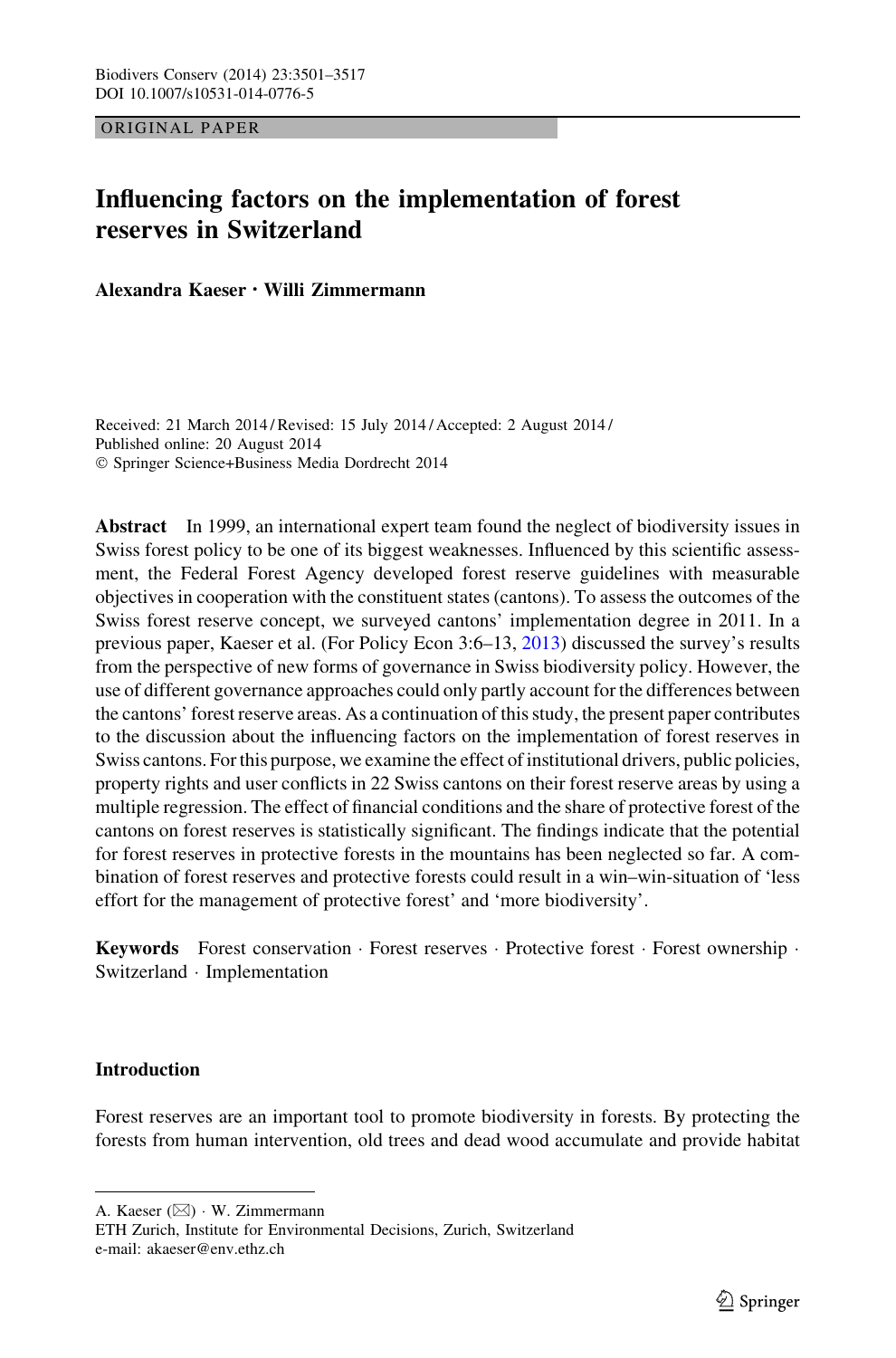for beetles, fungi, etc. Hence, the purpose of delimiting forest reserves is to facilitate the natural development of forests and to foster biodiversity; but they also serve as a place for recreation, education and research (Bolliger et al. [2012,](#page-16-0) p. 202). Forest reserves are essential for basic scientific research as well as for research on biodiversity conservation (in particular regarding dead wood), on the effectiveness of non-managed forests as protective forests and on efficient forest management (Bugmann et al. [2011,](#page-16-0) p. 57). Much can be learned about near-natural forest management by observing the dynamics in forest reserves. This highlights the importance of forest reserves, emphasizing why they should be supported. To promote forest reserves, a state may launch a forest reserve policy (with clear objectives and instruments).

Policies are used to steer certain social conflicts or processes. The question whether state regulation should declare a forest as a forest reserve or not presents such a conflict. This socio-political objective can usually be achieved with either a regulatory instrument (commands and prohibitions) or with financial incentives and compensation payments (subsidies). In a constitutional state, it goes without saying that both the task (creation of forest reserves) and the provided instruments are governed by the law (principle of legality of government action cf. Häfelin et al. [2010](#page-16-0), p. 84). The thereby created regime is steered through binding decisions made by the political-administrative actors (Knoepfel [2003,](#page-17-0) p. 53). In this sense, public policies and the administration play an important role in forest policy, but they are certainly not the only ones influencing the delimitation of forest reserves. In order to promote forest reserves, it is also necessary to figure out who the other ''drivers'' are. For example, public policies are only effective if they address a target group that has the rights to act in terms of ownership (Knoepfel et al. [2001](#page-17-0), p. XIII).

Our study takes place in Switzerland, where 71 % of the forest area are public forests with various public owners such as the Confederation, the cantons, the municipalities, the civil communities, the corporations/cooperatives, the church communities, etc. (cf. BAFU [2013,](#page-16-0) pp. 16–17). This share of public forest is rather high in comparison to other European countries (EU-average of private forest: 65 %, Germany about 44 % private forest (Mutz [2007,](#page-17-0) p. 285); Austria: around 80 % private forest (Weiss et al. [2007,](#page-17-0) p. 293)). This high share of public forest and the very heterogeneous forest owners makes the case of Switzerland remarkable. Also noteworthy is the small parceled private forest  $(\emptyset$  1.37 ha per private forest owner; BAFU [2013,](#page-16-0) p. 70), the geography and the environmental conditions of the Swiss forest. We find forests of the colline, sub montane, montane and sub alpine altitudinal zones. Moreover, roughly half of the Swiss forest is mountain forest  $(54\%;$ Brändli [2010](#page-16-0), p. 49). Thus, protective forests against natural hazards have a high priority in Swiss forest policy.

In Swiss forest policy, the support of forest reserves can be construed as an explicit objective, combined with adequate instruments, since the 1990s. In a previous paper, Kaeser et al. [\(2013](#page-16-0)) assessed the policy design of forest reserve policy and its outcomes (forest reserve areas) in the cantons. The data include the forest reserves as a percentage of the cantonal forest area, which were collected through a survey of the cantonal head foresters in 2011. The results show that the forest reserve areas have increased considerably in the last years in the cantons, which 'suggests that the governance elements (e.g. cooperative steering forms, voluntary agreements and subsidies) used in the implementation have proved to be successful' (Kaeser et al. [2013](#page-16-0), p. 12). This indicates that the implementation is on the ''right track'', i.e. as intended by the policy. However, room for improvement remains, especially regarding the delimitation of large forest reserves. Although new forms of governance have been applied in most of the cantons, the cantons'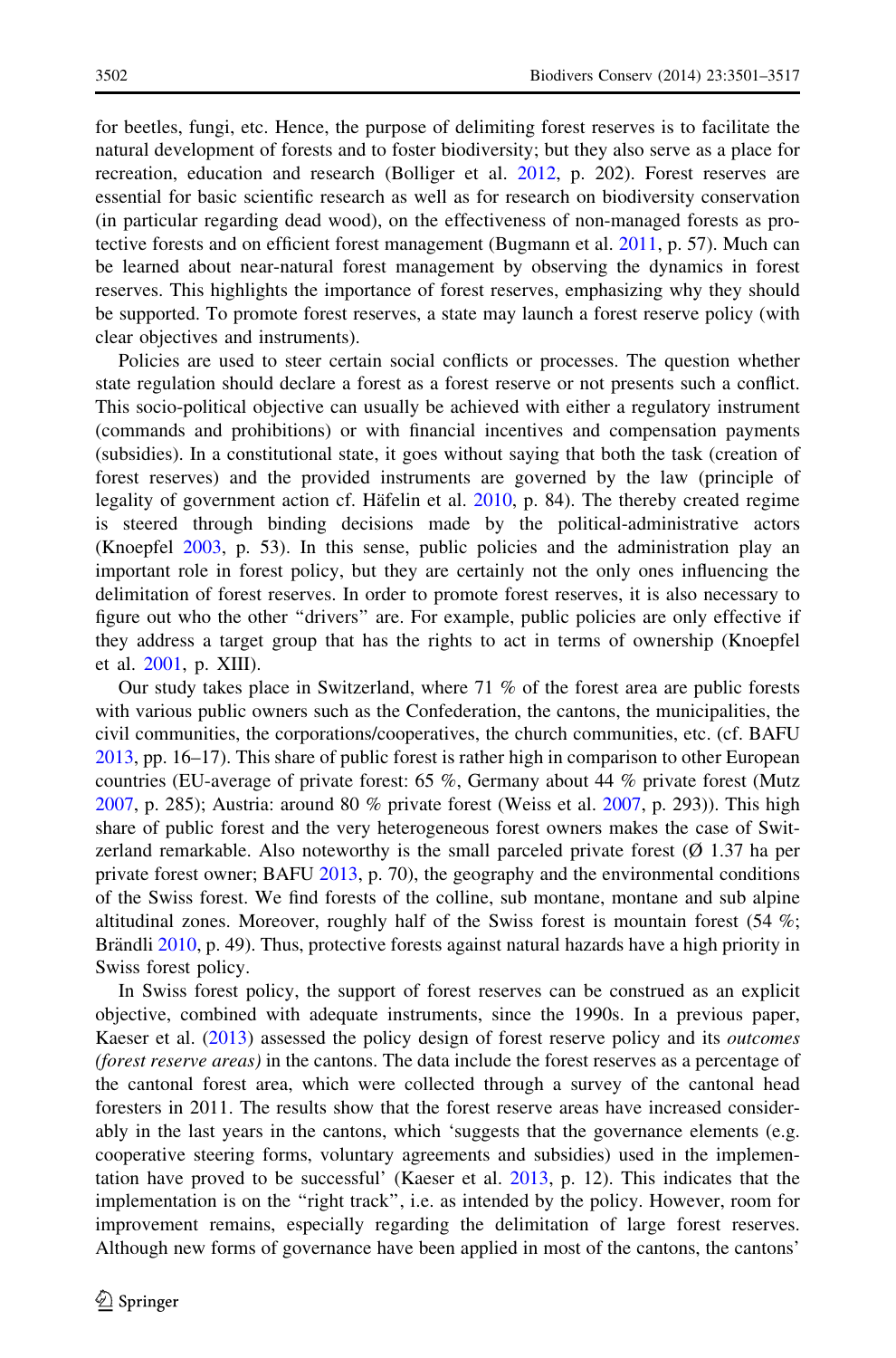total forest reserve areas vary quite significantly from each other in size. The survey of 2011 provides *initial indications of possible influencing factors*, such as the ownership structure, the financial condition of the cantons, the organization of the administration and the amount of financial incentives. It appears that several factors must be decisive for the establishment of legally binding forest reserves.

The present study analyzes the effect of such presumably influencing factors on the forest reserves. It is structured as follows: First, we provide a brief overview of the Swiss forest reserve policy. We delineate our research design and formulate our questions and hypotheses. We outline our method and then we present the results. Subsequently, we discuss the major findings of the analysis by taking into account expert knowledge from seven cantonal head foresters of mainly pre alpine cantons and finally draw conclusions.

#### Background of the Swiss forest reserve policy

Swiss forest reserve policy is a rather new biodiversity policy, originating in the 1990s. The revision of the *Federal Law on Forest* (SR 921.0) in [1991](#page-17-0) led to an inclusion of conservation concerns in forest policy<sup>1</sup> (Zingerli and Zimmermann [2006](#page-17-0), p. 10). This made it possible 'to renounce forestry management in certain cases' (Kägi [2002](#page-16-0), p. 277). The adoption of the *Ordinance on Forest* (SR 921.01) followed in [1992](#page-17-0) and set an ensured 'long-term existence' of forest reserves as a general condition for the financial support of forest reserves.<sup>2</sup> Based on these legal norms, the Federal Forest Agency developed a national forest reserve concept (Konzept Waldreservate Schweiz; BUWAL [1998\)](#page-16-0) in 1998. In 1999, an international expert team assessed the sustainability of Swiss forest policy (SAEFL [1999\)](#page-17-0). This sustainability assessment found the neglect of biodiversity issues and a lack of forest reserves to be the biggest weakness of Swiss forest policy (Kissling-Naïf [2000,](#page-16-0) p. 477; Schaïrer and Jacobi [2000](#page-17-0), p. 486). In order to strengthen the conservation of biological diversity in forest ecosystems (Helsinki Criterion 4 cf. Kissling-Näf  $2000$ , p. 476; MCPFE [1993\)](#page-17-0), the Federal Forest Agency delineated forest reserve guidelines (Leitsätze einer "Waldreservatspolitik Schweiz"; BUWAL and Eidg. Forstdirektion [2002](#page-16-0)) in cooperation with the constituent states (cantons). Together with the national forest reserve concept these guidelines form the main components of Swiss forest reserve policy.

Swiss forest reserve policy contains qualitative requirements as well as quantitative objectives. The former include protection of threatened forest ecosystems and the promotion of rare tree species/ecologically valuable structures (BUWAL [1998](#page-16-0), p. 66). The latter involve the objective of having 10 % of the forest area be forest reserves by 2030 (half of them natural forest reserves without forestry interventions) and 30 large forest reserves (of more than 500 ha) should be delimited by that deadline (BUWAL and Eidg. Forstdirektion [2002\)](#page-16-0).

<sup>&</sup>lt;sup>1</sup> Forest Law of 1991: 'the cantons may set aside forest reserves large enough to ensure the conservation of the species diversity of flora and fauna' (Article 20 para 4) and 'the Confederation shall provide financial support of up to 50 per cent of the costs incurred for protective measures for the upkeep of forest reserves' (Article 38 para 3).

<sup>&</sup>lt;sup>2</sup> Forest Ordinance of 1992: 'Financial support shall be paid (..) for the protection or upkeep of forest reserves whose long-term existence is ensured in zoning plans and by means of a contract' (Article 49 para 1).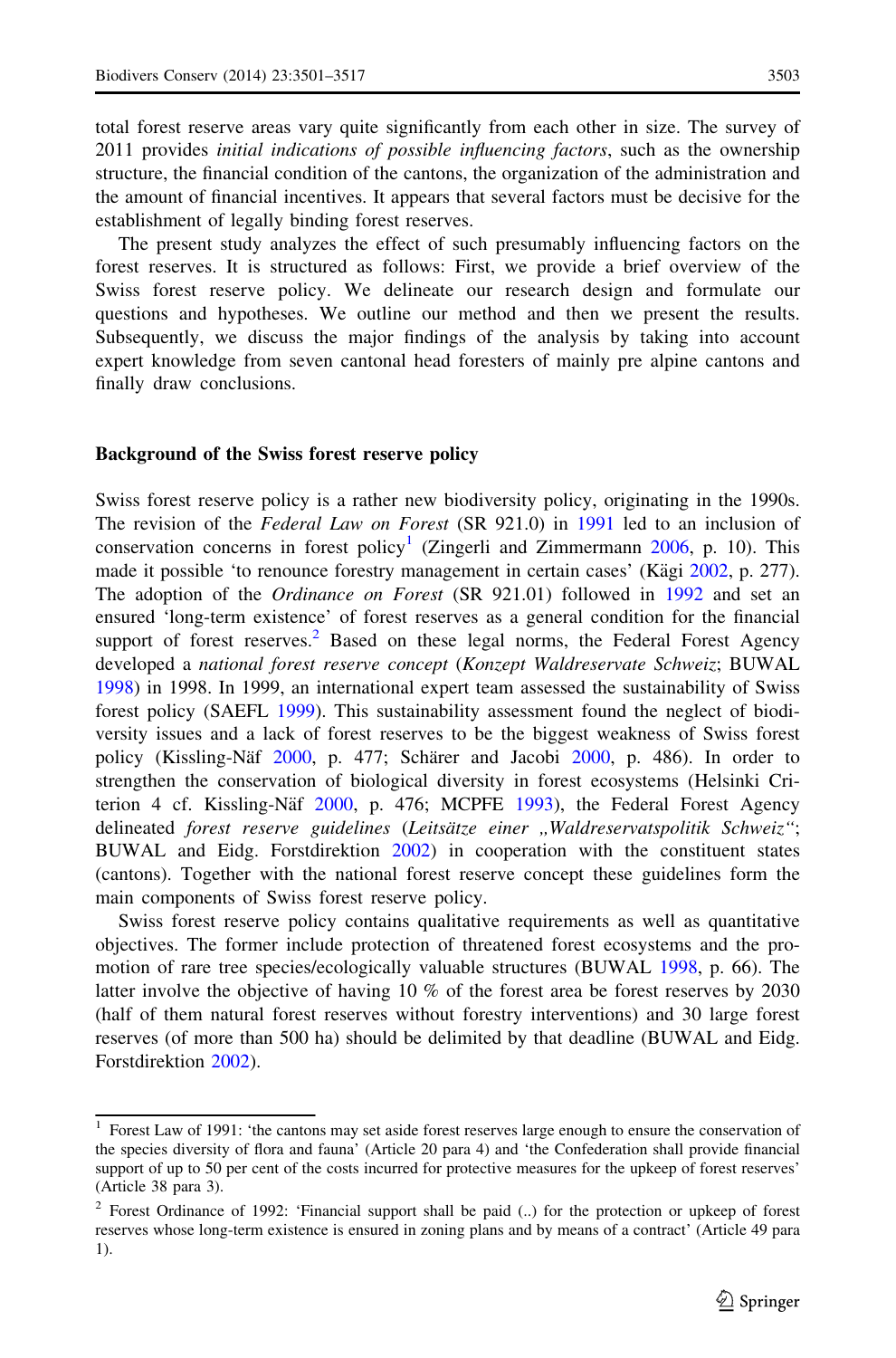In the wake of a new system of financial equalization  $(NFE)^3$  in 2006 (AS [2007](#page-17-0) 5779), a new article on 'Biological diversity of the forest'<sup>4</sup> was created in the Forest Law providing incentives for forest biodiversity in general, and for forest reserves in particular, 'as global contributions' of the Confederation 'on the basis of programme agreements concluded with the cantons' (Article 38 para 2 a). In 2007, the article on forest reserves of the Forest Ordinance was replaced by an article on 'Biological diversity of the forest'<sup>5</sup> (SR 921.01; AS [2007](#page-17-0) 5823). This new article on forest biodiversity specified the conditions for global financial support for biodiversity measures such as forest reserves. This article also included a cooperative approach, i.e. negotiations between the Federal Office and the cantons.

# Research design, hypotheses and methods

The present study follows the institutional resource regime (IR) approach (Knoepfel et al. [2003\)](#page-17-0). This so called IR approach describes the context of institutions, actors and the natural resource (with its goods and services), as well as user conflicts. Under the umbrella term 'institutions', this approach combines property rights and public policies. As a consequence, it considers the importance of different ownership structures as well as the effect of policy instruments on natural resources. The sustainable use of the natural resource, such as the forest, is inter alia influenced by specific policies (forest use versus forest protection), property rights/ownership of the resource and the organization of the administration. For a sustainable management of the forest, it is essential to understand how institutions and user conflicts affect the delimitation of forest reserves. With respect to user conflicts, newly available data on protective forest (Losey and Wehrli [2013\)](#page-17-0) from the Federal Office for the Environment provide us the opportunity to test the relationship between forest reserves and protective forest. By focusing on the impact of institutions and user conflicts on forest reserves, we derive two main hypotheses:

- a) The institutional framework has a substantial impact on the establishment of forest reserves.
- b) The highly subsidized protective function of forests competes with forest reserves for land (as a conflicting service).

As in the paper of Kaeser et al. [\(2013\)](#page-16-0), we define the cantons as the *unit of analysis* and the *dependent variable* is the outcome of the implementation, i.e. 'delimited forest reserve area'. In order to test hypothesis (a), we decided to focus on the following IR components (cf. Knoepfel et al. [2003](#page-17-0), p. 10): instruments, implementation actors/arrangement and the property rights/ownership structure of the target groups. Accordingly and based on the insights from our former study (cf. introduction), we derived several (presumably

<sup>3</sup> Federal Act on the new System of Financial Equalisation and Division of Tasks between the Confederation and the Cantons.

<sup>4</sup> Forest Law of 1991 (Status [2008\)](#page-17-0), Article 38: 'the Confederation shall provide financial assistance for measures that contribute to the conservation and improvement of biological diversity in the forest, in particular for:' (para 1) 'the protection and maintenance of forest reserves and other ecologically valuable forest habitats' (para 1 a).

<sup>5</sup> Forest Ordinance of 1992 (Status [2011](#page-17-0)), Article 41: The amount of financial support is 'based on the number of hectares of forest reserves that are to be designated and maintained (para 1 a)', 'negotiated between the Federal Office and the canton concerned (para 2)', 'allocated, if the protection (…) is guaranteed contractually or in any other suitable way (para 3)'.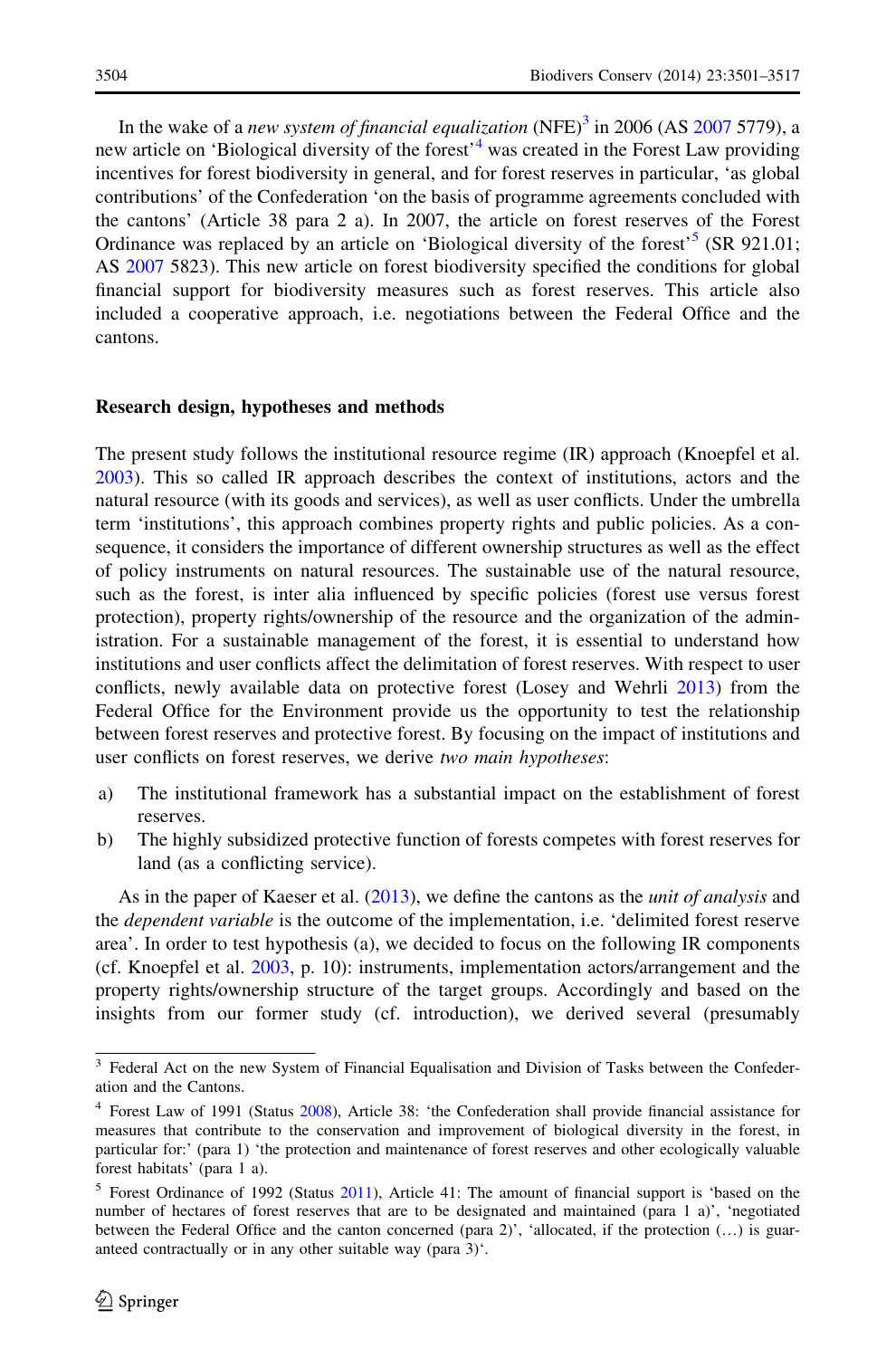influencing) *independent variables* for the statistical analysis within the thematic field of institutions (hypothesis a) and conflicting natural resources' services (hypothesis b), which include:

- a) Implementation actors/arrangement, i.e. the 'financial condition' of the cantons and their 'integration of administration'; the instrument 'financial incentives'; the property rights/ownership structure of the target group, i.e. the 'ownership structure' of the forest owners
- b) Natural resources' services such as the 'protective function' of forests (against natural hazards)

For each of the above mentioned five independent variables, we formulated one question (labeled  $A$ –E) and developed a hypothesis  $(1–5)$ , which are summarized in Table [1](#page-6-0). Our first hypothesis is based on the assumption that 'richer' states spend more money on biodiversity than 'poorer' states (e.g. James et al. [1999\)](#page-16-0). And higher financial incentives for biodiversity can lead to more nature conservation in forests (e.g. Iftekhar et al. [2014;](#page-16-0) Boon et al. [2010\)](#page-16-0), which provides the basis for our second hypothesis. Third, we hypothesize that conservation issues handled within the same administrative unit as the protection against natural hazards have a better chance of being implemented since 'articulating priorities across different administrative units […] remains a serious challenge' (Schatz et al. [2014,](#page-17-0) p. 75). Moreover, the establishment of large forest reserves is constrained by the private forest's small management units (Angst [2012,](#page-16-0) p. 55) and the attitudes/motivations of private forest owners play an important role for promoting forest biodiversity (e.g. Horne [2006](#page-16-0); Belin et al. [2005](#page-16-0)). This indicates that 'property matters', which is expressed in our fourth hypothesis. Fifth, we assume that only few forest reserves are delimited in protective forest. In the Alps, protective forests (against natural hazards) could be increasingly included into the forest reserve network (Bolliger et al. [2012,](#page-16-0) p. 208).

In order to test the hypotheses of Table [1,](#page-6-0) we conducted a statistical analysis of 22 cantons, based on data from a former survey and other sources (Swiss forestry statistics, Project SilvaProtect-CH, etc.). We performed statistical data analysis, in the form of a multiple regression, using the program IBM SPSS Statistics 20. In the analysis we excluded the data from the half cantons Basel-Landschaft and Basel-Stadt, because these two half cantons shared data for the forest reserves, but not for the other data used in the analysis. Furthermore, no data on forest reserves were available from the 2011 study for the canton of Schaffhausen and the half canton of Appenzell Inner Rhodes. Thus, the present study draws on data from 22 instead of 26 (half) cantons in Switzerland in the statistical analysis, based mostly on existing data sources (cf. Table [2\)](#page-7-0).

# Results

Variance in forest reserves between the cantons was partitioned into the following components stipulating the *regression equation*  $y = 4.927 + 0.060x_1 - 0.030x_2 + 1.963x_3$  $0.083x_4 - 0.106x_5$ , where y is forest reserves (in hectares),  $x_1$  is the financial condition of the canton (resource index),  $x_2$  is the financial incentives for forest biodiversity (Swiss francs per hectare),  $x_3$  is the integration of administration within the cantonal forest office (three categories: 0, 1, 2),  $x_4$  is the ownership structure (private forest as percentage of the cantonal forest area) and  $x<sub>5</sub>$  is the protective function of forests (protective forest as percentage of the cantonal forest area). The descriptive statistics are displayed in Table [3](#page-7-0). On average 6 % of the cantons' forest are forest reserves. The average canton has a resource index of 95, financial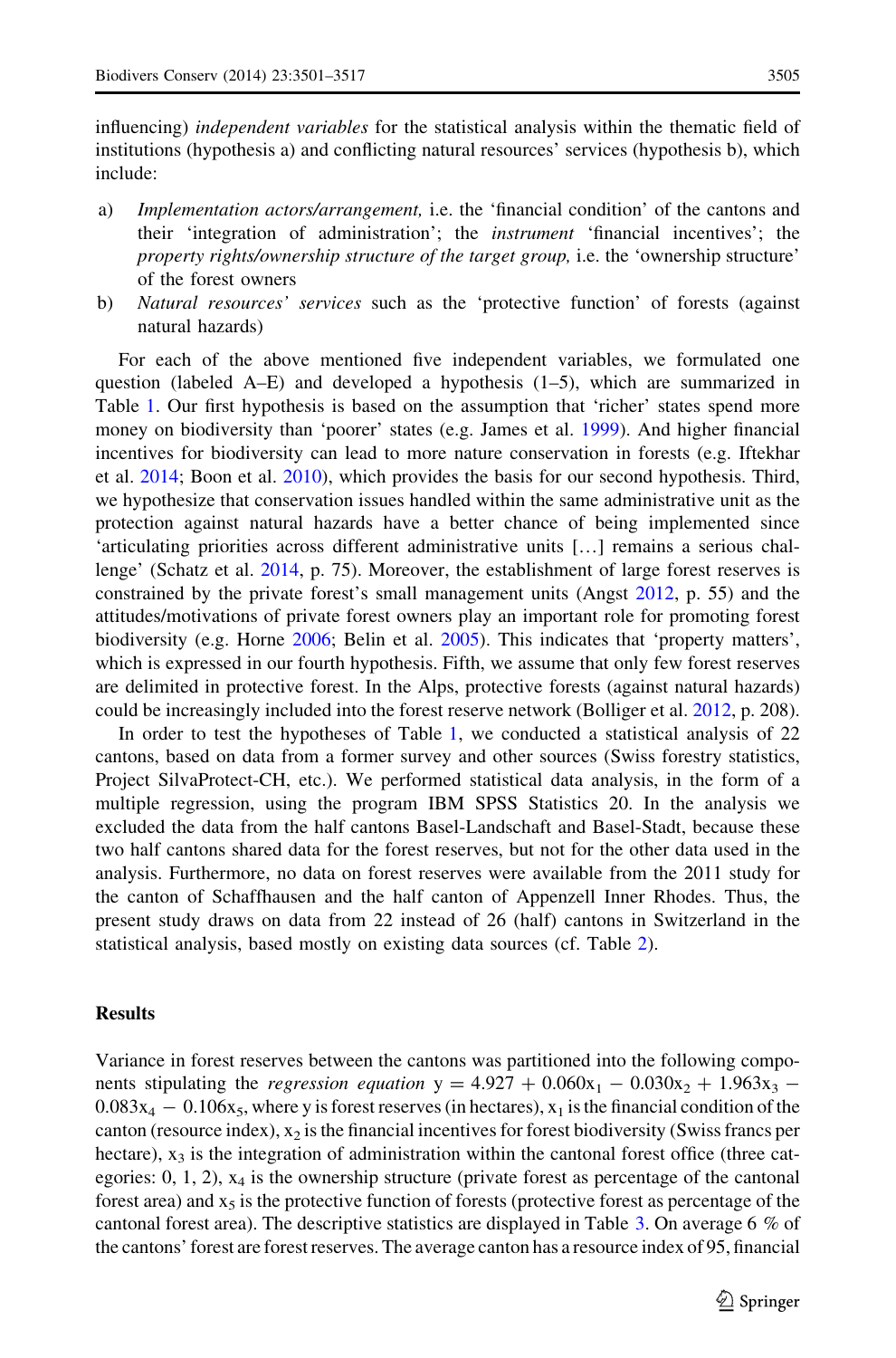<span id="page-6-0"></span>

|                                  | Table 1 Variables, questions and hypotheses                                                                        |                                                                                                                             |                                                                                                                                                                                                                                              |
|----------------------------------|--------------------------------------------------------------------------------------------------------------------|-----------------------------------------------------------------------------------------------------------------------------|----------------------------------------------------------------------------------------------------------------------------------------------------------------------------------------------------------------------------------------------|
| Variable                         | Description                                                                                                        | Question                                                                                                                    | Hypothesis                                                                                                                                                                                                                                   |
| condition<br>Financial           | Resource index of the cantons                                                                                      | (A) Does a good financial condition of the cantons<br>promote forest reserves?                                              | $(1)$ If cantons are in a good financial condition (i.e. with a<br>high resource index), then they have delimited more<br>forest reserve area than cantons in a 'poor' financial<br>condition.                                               |
| incentives<br>Financial          | forest biodiversity divided by the<br>(Confederation + canton) for<br>cantonal forest area<br>Financial incentives | (B) If the financial incentives for forest biodiversity<br>are high in a canton, does this lead to more forest<br>reserves? | biodiversity <sup>"</sup> have delimited more forest reserve area than<br>(2) Cantons with lots of financial incentives for forest<br>cantons with few incentives for forest biodiversity.                                                   |
| administration<br>Integration of | Administrative structure of the<br>cantonal forest office                                                          | of forests are handled within the same section, does<br>this facilitate the delimitation of forest reserves?                | more delimited forest reserve area exists in the cantons.<br>(C) If conservation issues and the protective function $(3)$ The better 'forest biodiversity' and 'protective forest'<br>are integrated within the cantonal administration, the |
| Ownership<br>structure           | Proportion of private forest in the<br>cantons                                                                     | (D) Is it more difficult to establish a forest reserve in<br>private forest than in public forest?                          | (4) The more private forest area a canton has, the less forest<br>reserve area has been delimited.                                                                                                                                           |
| Protective<br>function           | Proportion of protective forest in the<br>cantons                                                                  | (E) Is the protective function of forests rivaling the<br>delimitation of forest reserves?                                  | delimited less forest reserve area than cantons with a low<br>(5) Cantons with a large share of protective forest have<br>share of protective forest.                                                                                        |
|                                  |                                                                                                                    |                                                                                                                             | <sup>3</sup> The financial incentives for forest biodiversity are on the one hand used for forest reserves and dead wood islands and on the other hand to conserve ecologically valuable                                                     |

<sup>a</sup> The financial incentives for forest biodiversity are on the one hand used for forest reserves habitats with specific interventions and to promote specific species (cf. BAFU 2012, p. 59) habitats with specific interventions and to promote specific species (cf. BAFU [2012](#page-16-0), p. 59)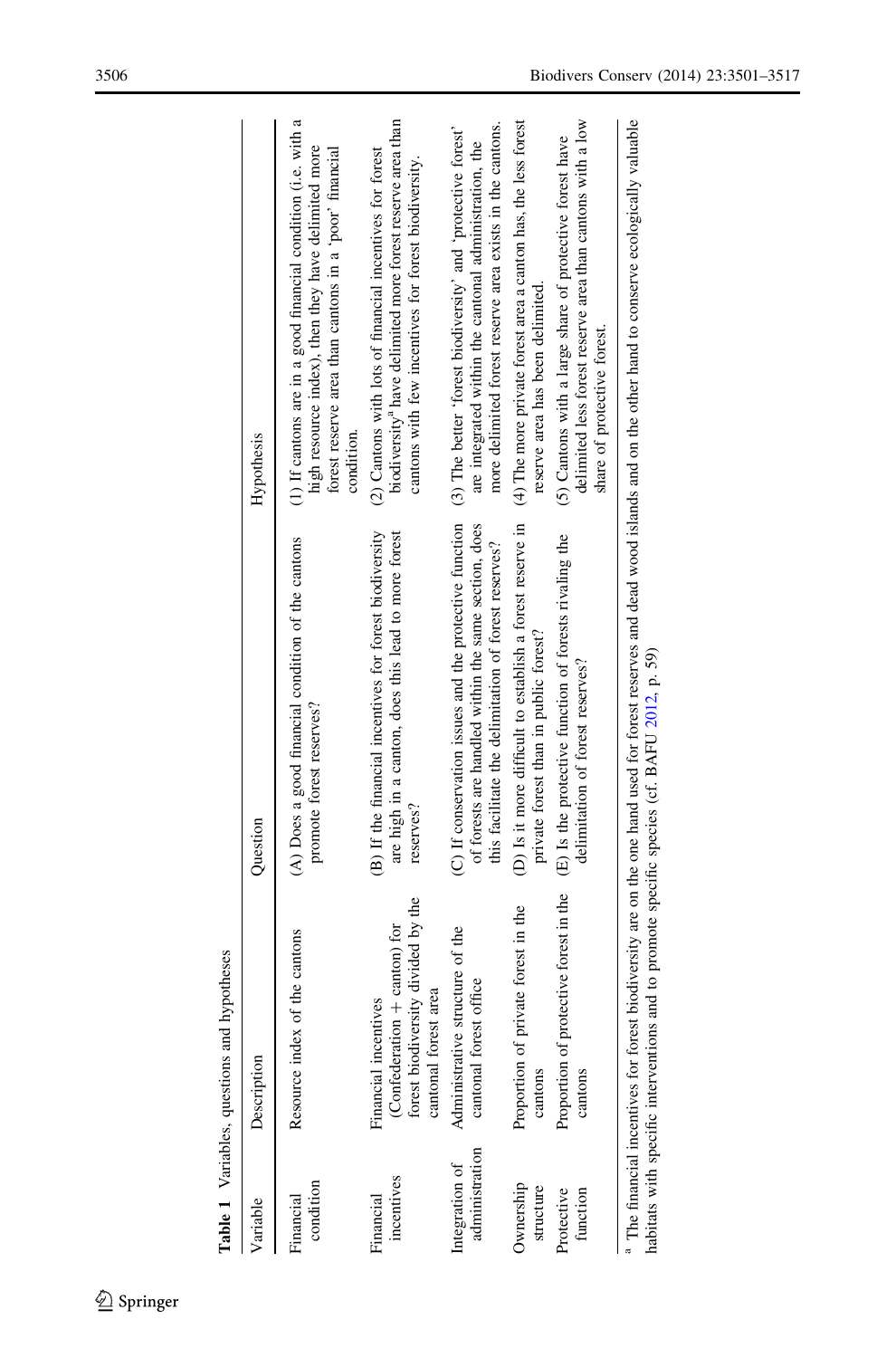| ×<br>v | ×<br>٠ | w<br>۹ |  |
|--------|--------|--------|--|

| Variable                         | Data source                                                                                                                                                              |
|----------------------------------|--------------------------------------------------------------------------------------------------------------------------------------------------------------------------|
| Forest reserves                  | Kaeser et al. (2013, p. 11)                                                                                                                                              |
| Financial condition              | Swiss Federal Statistical Office and Federal finance administration in 'Education<br>finances (edition 2012)' (BFS2012, p. 56) of the series 'Statistics of Switzerland' |
| Financial incentives             | Federal Office for the Environment and cantons in the yearbooks of forest and<br>wood 2009–2012 (BAFU 2009, p. 73, 2010, p. 71, 2011, p. 62, 2012, pp. 14/64)            |
| Integration of<br>administration | Analysis <sup>a</sup> of administrative structures in 2011 (based on the cantonal forest<br>administration websites)                                                     |
| Ownership structure              | Swiss forestry statistics in the yearbook of forest and wood 2012 of the Federal<br>Office for the Environment (BAFU 2012, p. 14)                                        |
| Protective function              | Project SilvaProtect-CH (Losey and Wehrli 2013, p. 20)                                                                                                                   |

<span id="page-7-0"></span>

| <b>Table 2</b> Data sources of the variables |  |
|----------------------------------------------|--|
|----------------------------------------------|--|

 $^{\circ}$  Analysis In a first step, we analyzed for each canton which department, office, section and subsection deal with 'nature conservation in the forest respectively forest ecology' and 'protective forest'. The analysis showed for all cantons that these two topics are located in the same department of the canton and the same office, i.e. the cantonal forest office. If 'nature conservation in the forest respectively forest ecology' and 'protective forest' were dealt with in different sections or subsections, the cantons got only one point for integration. If this was not the case, the cantons got two points for integration. Then, categories for the statistical analysis were derived from this

| Variable                      | $\overline{x}$ | SD.    | CV     | n  |
|-------------------------------|----------------|--------|--------|----|
| Forest reserves               | 6.130          | 4.420  | 72.104 | 22 |
| Financial condition           | 94.860         | 37.851 | 39.902 | 22 |
| Financial incentives          | 20.428         | 14.471 | 70.839 | 22 |
| Integration of administration | 1.590          | 0.503  | 31.635 | 22 |
| Ownership structure           | 32.770         | 19.009 | 58.007 | 22 |
| Protective function           | 40.730         | 26.637 | 65.399 | 22 |

**Table 3** Descriptive statistics ( $\overline{x}$  = mean; SD = standard deviation; CV = SD/mean  $\times$  100; n = number of cantons)

Source Own calculation based on different data sources indicated in Table 2

incentives of 20 Swiss francs per hectare for forest biodiversity, and a rather integrated forest administration (1.59) and 41 % protective forest. In addition, the coefficient of variance (CV) shows that the variable of administrative integration varies the least across the cantons; followed by the financial condition, ownership structure and protective function. The two variables financial incentives and forest reserves have variation coefficients of more than 70 %, which indicates that the data is quite dispersed.

The linear relationships between the different variables are shown in Table [4.](#page-8-0) The financial incentives correlate positively with the financial condition of the cantons  $(p < 0.01)$  and with forest reserves  $(p = 0.047)$ . A positive correlation is also found between forest reserves and the financial condition of the cantons ( $p \le 0.01$ ). This shows that cantons in a good financial condition have higher financial incentives (for forest biodiversity), both of which indicate a higher share of forest reserves. The protective function correlates negatively with forest reserves  $(p = 0.018)$ , financial incentives  $(p = 0.011)$  and ownership structure  $(p = 0.019)$ . Or in other words, the more protective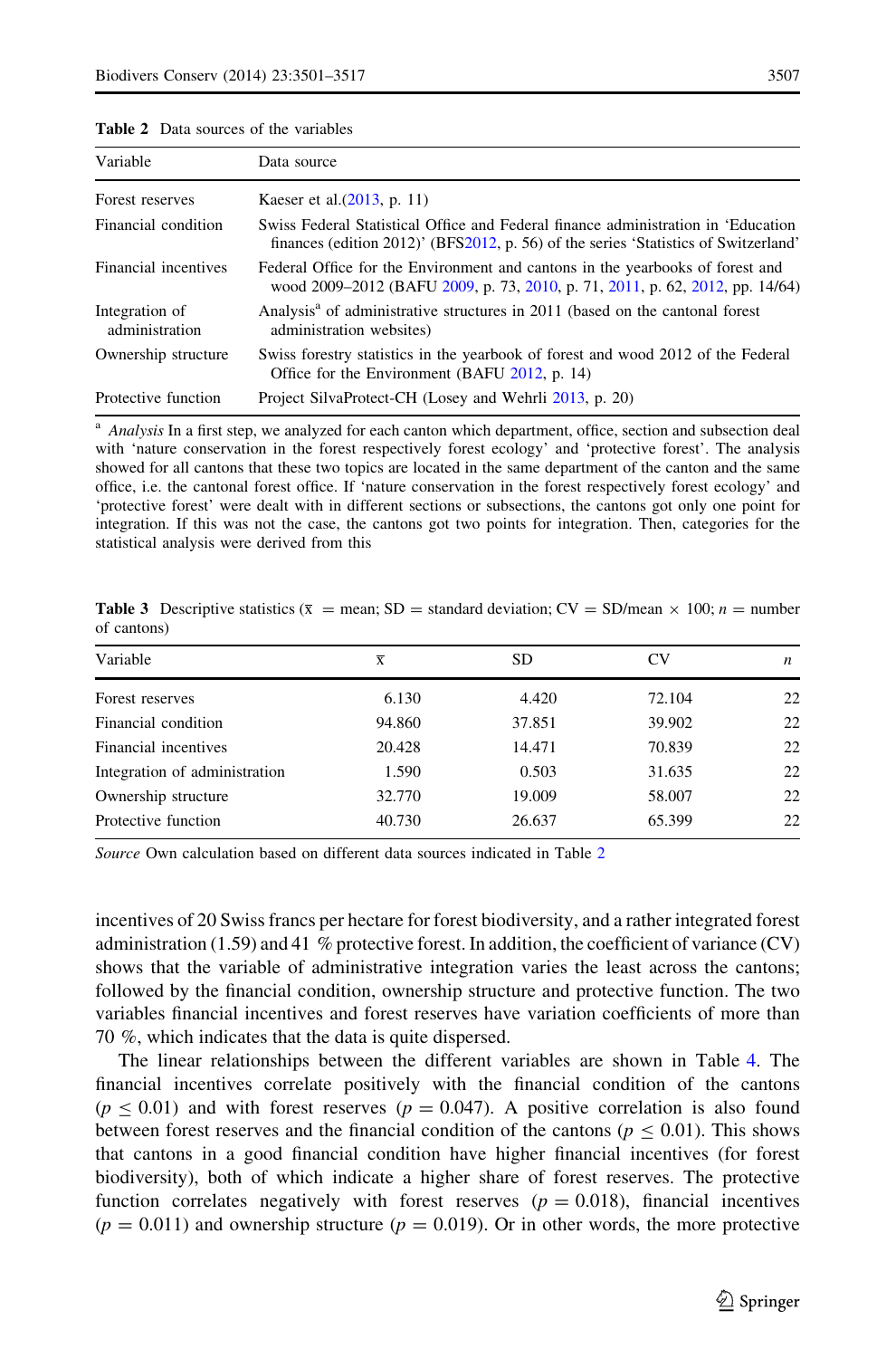| Variables                        |       | $\mathcal{D}_{\mathcal{L}}$ | 3         | $\overline{4}$ | 5        | 6         |
|----------------------------------|-------|-----------------------------|-----------|----------------|----------|-----------|
| 1. Forest reserves               | 1.000 | $0.551**$                   | $0.365*$  | 0.076          | $-0.044$ | $-0.449*$ |
| 2. Financial condition           |       | 1.000                       | $0.562**$ | 0.052          | 0.089    | $-0.172$  |
| 3. Financial incentives          |       |                             | 1.000     | $-0.303$       | 0.195    | $-0.488*$ |
| 4. Integration of administration |       |                             |           | 1.000          | 0.017    | 0.311     |
| 5. Ownership structure           |       |                             |           |                | 1.000    | $-0.445*$ |
| 6. Protective function           |       |                             |           |                |          | 1.000     |

<span id="page-8-0"></span>**Table 4** Pearson correlation matrix of the variables ( $n = 22$  cantons)

Source Own calculation based on different data sources indicated in Table [2](#page-7-0)

 $* p \le 0.05$ ,  $** p \le 0.01$ ,  $*** p \le 0.001$ 

Table 5 Dependence of forest reserves on the financial condition, financial incentives, integration of administration, ownership structure and protective function  $(n = 22 \text{ cantons})$ 

|                               | Forest reserves |       |                  |       |  |  |
|-------------------------------|-----------------|-------|------------------|-------|--|--|
|                               | b               | SЕ    | $\boldsymbol{p}$ | VIF   |  |  |
| Intercept                     | 4.927           | 3.714 | 0.203            |       |  |  |
| Financial condition           | 0.060           | 0.024 | $0.024*$         | 1.600 |  |  |
| Financial incentives          | $-0.030$        | 0.072 | 0.683            | 2.082 |  |  |
| Integration of administration | 1.963           | 1.626 | 0.245            | 1.269 |  |  |
| Ownership structure           | $-0.083$        | 0.043 | 0.073            | 1.289 |  |  |
| Protective function           | $-0.106$        | 0.035 | $0.009**$        | 1.693 |  |  |

 $n = 22$  $n = 22$  $n = 22$ ,  $R^2 = 0.568$ . Source Own calculation based on different data sources indicated in Table 2

\*  $p \le 0.05$ , \*\*  $p \le 0.01$ 

forest a canton has, the less forest reserves and private forest are found and few financial incentives are paid for forest biodiversity.

Table 5 summarizes the results on whether the five independent variables have a statistically significant effect on forest reserves. We found a significant effect between the 'financial condition' of the cantons and the delimited forest reserve area in the cantons. The same is true for the dependency of forest reserve area on the protective function, i.e. the amount of protective forest in the cantons. In contrast, neither the 'financial incentives' for forest biodiversity (per hectare), the 'integration of administration' (within the cantonal forest office) nor the 'ownership structure', i.e. the share of private forest in the cantons, significantly affected the forest reserves.

The variance inflation factors (VIF) are displayed in Table 5, the predictors being moderately correlated. The variable of financial incentives has the highest VIF, which is only slightly above 2. Thus, we do not expect collinearity to be problematic.

Figure [1](#page-9-0) shows the forest reserves in relation to the financial condition of the cantons. The financial strength of a canton is illustrated by the resource index, which reflects the taxable resources (income, assets, etc.) of a canton (BFS [2012](#page-16-0), p. 16; cf. SR 613.11). The higher the resource index, the financially stronger the canton. The cantons with large cities,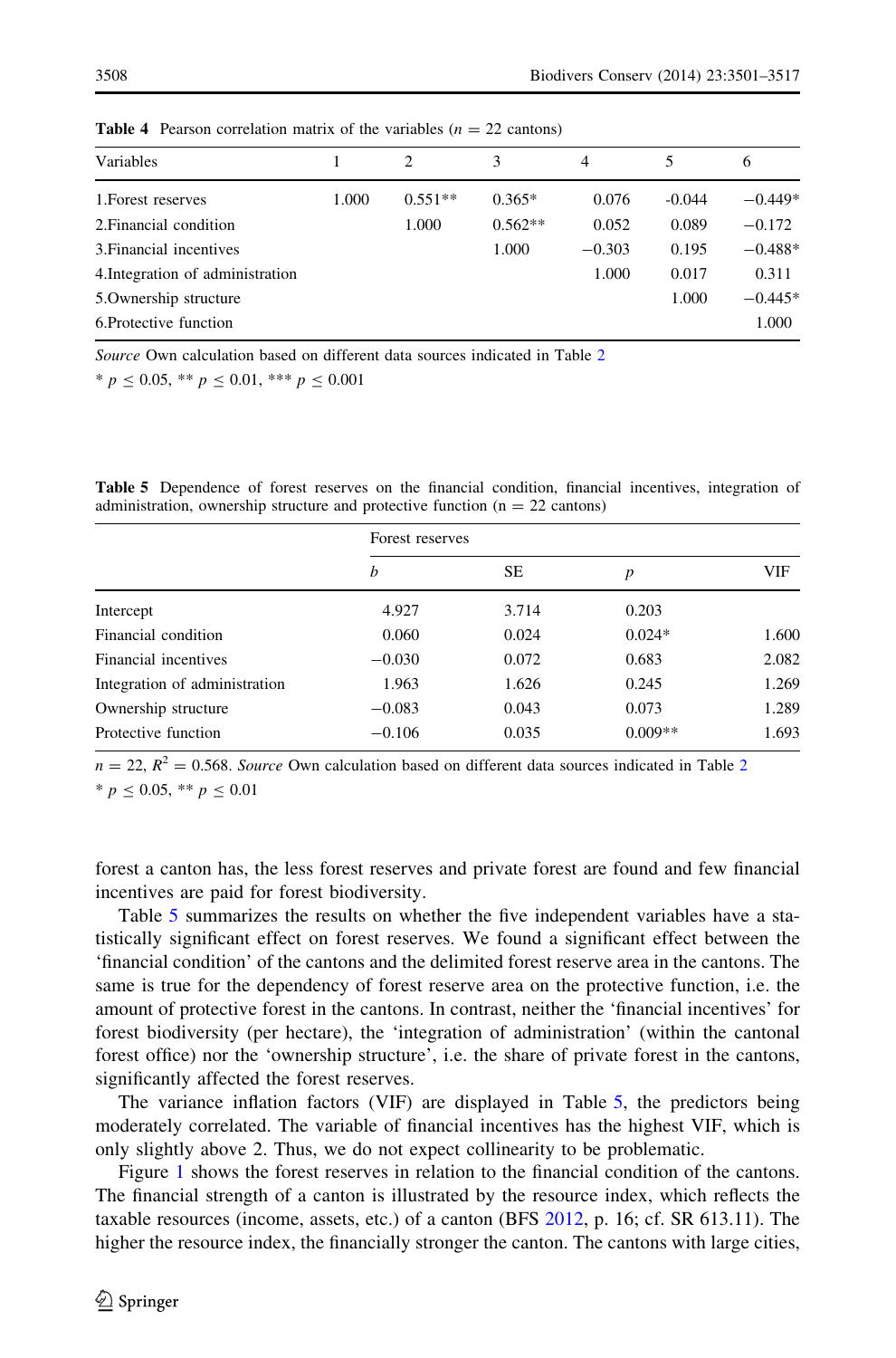<span id="page-9-0"></span>

Fig. 1 Dependence of forest reserves on the financial condition (resource index 2009) ( $n = 22$  cantons). Source Own illustration based on data from Kaeser et al. ([2013\)](#page-16-0) and BFS [\(2012](#page-16-0), p. 56)

i.e., Zurich (ZH) and Geneva (GE), and the cantons with the lowest tax load, i.e., Nid-walden (NW), Schwyz (SZ) and Zug (ZG) (cf. EFD [2013](#page-16-0), p. 2), have a high resource index (Fig. 1).

The effect of the financial condition (resource index) on the forest reserves is statistically significant (cf. Table  $5$ ). Thus, the higher the resource index, the more forest reserve areas. In other words, cantons in a good financial condition (i.e. with a high resource index) have delimited more forest reserve area than cantons with a 'poor' financial condition.

Figure [2](#page-10-0) illustrates the relationship between the financial incentives for forest biodiversity (per hectare) and the delimited forest reserve area. The finding that the cantons with less than 5 % forest reserve area do not have very high amounts of financial incentives per hectare forest is noteworthy. However, the dependency of forest reserves on financial incentives for forest biodiversity (per hectare), for the average of the years 2009–2011 was statistically not significant (cf. Table [5\)](#page-8-0).

The forest ownership, i.e. the share of private forest, had a negative but not a significant effect on forest reserves in the multiple regressions (cf. Table [5\)](#page-8-0). In this context it is noteworthy that only the cantons Appenzell Outer Rhodes (AR), Lucerne (LU) and Thurgau (TG) have more private forests than public forests (cf. Fig. [3](#page-10-0)). But if we consider only the (very) mountainous cantons Glarus (GL), Grisons (GR), Obwalden (OW), Ticino (TI), Uri (UR) and Valais (VS), we can say that the more private forest there is, the lower the share of forest reserves ( $R^2 = 0.459$ ). In the high mountains, it seems rather unlikely to have high shares of private forest and protective forest.

Figure [4](#page-11-0) indicates that the topography of the cantons seems to have an indirect effect on the forest reserves. The cantons of the lowlands such as Aargau (AG), Geneva (GE), Solothurn (SO), Thurgau (TG) and Zurich (ZH) (cf. Brändli [2010](#page-16-0), p. 27)—which have less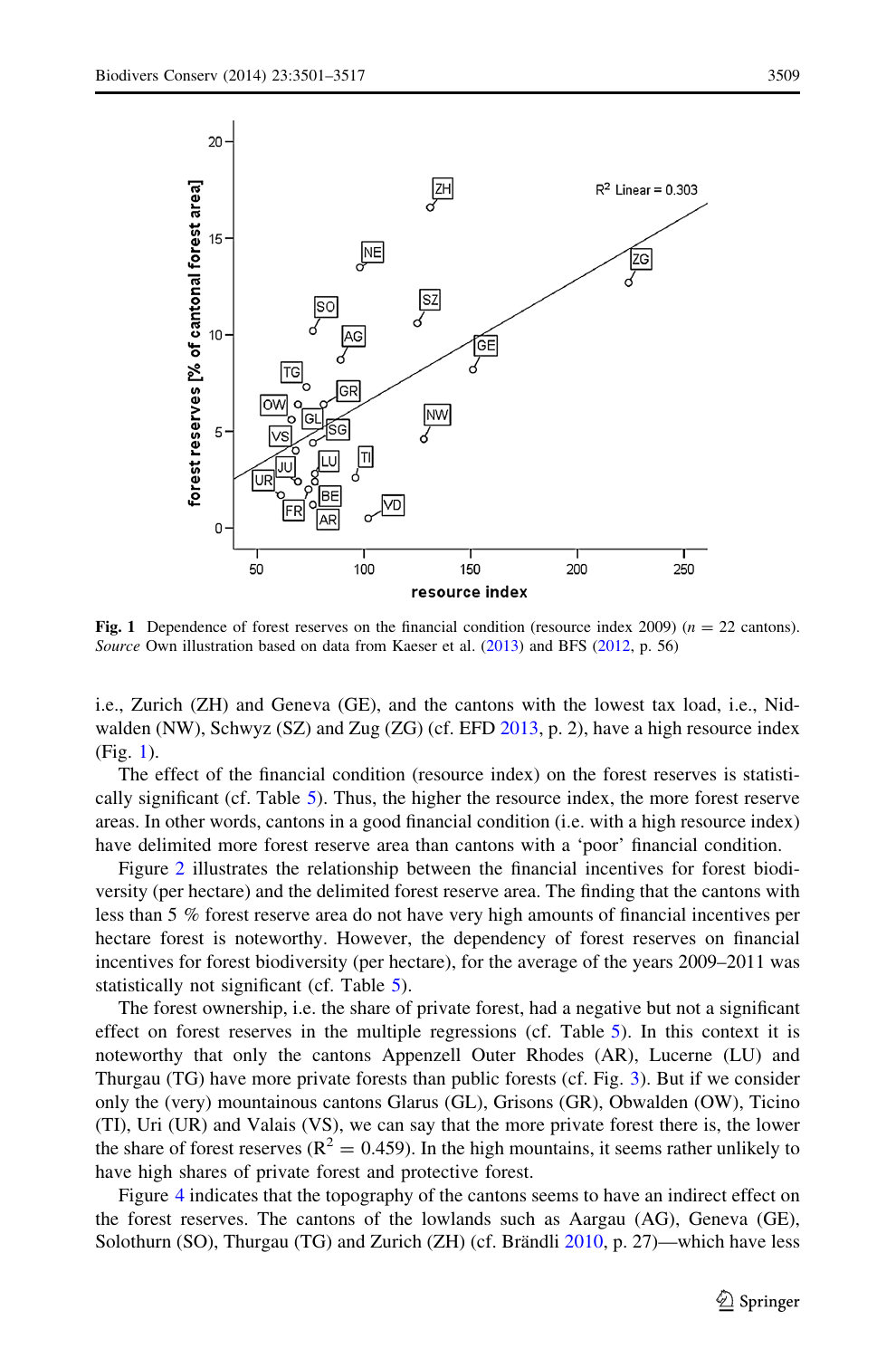<span id="page-10-0"></span>

Fig. 2 Dependence of forest reserves on the financial incentives (for forest biodiversity) ( $n = 22$  cantons). (The average of the years 2009–2011 was calculated for the financial incentives (of the Confederation and the canton) for forest biodiversity. This average was then divided by the cantonal forest area of 2011. Source Own illustration based on data from BAFU ([2009,](#page-16-0) p. 73, [2010,](#page-16-0) p. 71, [2011](#page-16-0), p. 62, [2012](#page-16-0), pp. 14/64)



Fig. 3 Dependence of forest reserves on the forest ownership structure (private forest) ( $n = 22$  cantons). Source Own illustration based on data from Kaeser et al. ([2013\)](#page-16-0) and BAFU [\(2012](#page-16-0), p. 14)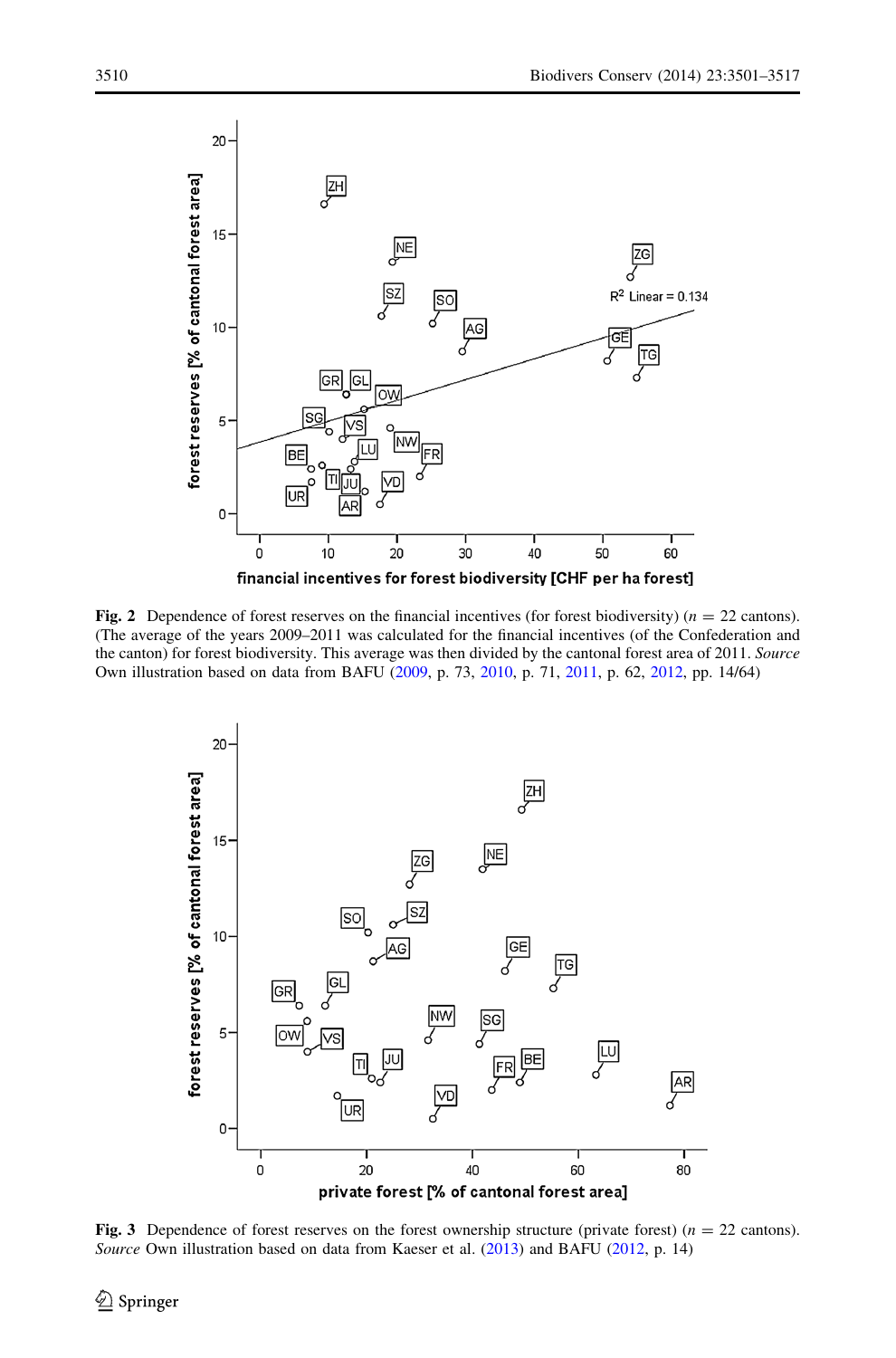<span id="page-11-0"></span>

Fig. 4 Dependence of forest reserves on the protective function (protective forest) ( $n = 22$  cantons). Source Own illustration based on data from Kaeser et al. ([2013\)](#page-16-0) and Losey and Wehrli ([2013,](#page-17-0) p. 20)

protective forest—have delimited more forest reserves than mountainous cantons with lots of protective forest (Fig. 4). Exceptions are the cantons Schwyz (SZ) and Zug (ZG), which have delimited forest reserves in over ten percent of the cantonal forest area, in spite of having more than 40 % protective forest. Yet in general, cantons with a large share of protective forest have delimited less forest reserve area and vice versa. The negative effect of 'protective function' on 'forest reserves' is statistically significant (cf. Table [5\)](#page-8-0). This indicates that the protective function of forests rivals the delimitation of forest reserves in the cantons. In general, the more protective forest a canton has the less forest reserve areas exist.

# **Discussion**

The Swiss Confederation launched a specific forest reserve policy in cooperation with the cantons in the 1990s. A common forest reserve concept and guidelines were developed, which include financial incentives and should be implemented by the cantons. A decade after the guidelines' elaboration, a survey on forest reserves in 2011 has indicated quite significant differences in delimited forest reserve areas between the cantons. The statistical analysis of the 2011 survey's forest reserve data (in combination with other available data) has shown that the delimited forest reserve areas depend on the financial condition of the canton and the share of protective forest. However, the financial incentives for forest biodiversity (per hectare), the integration of administration (with respect to the topics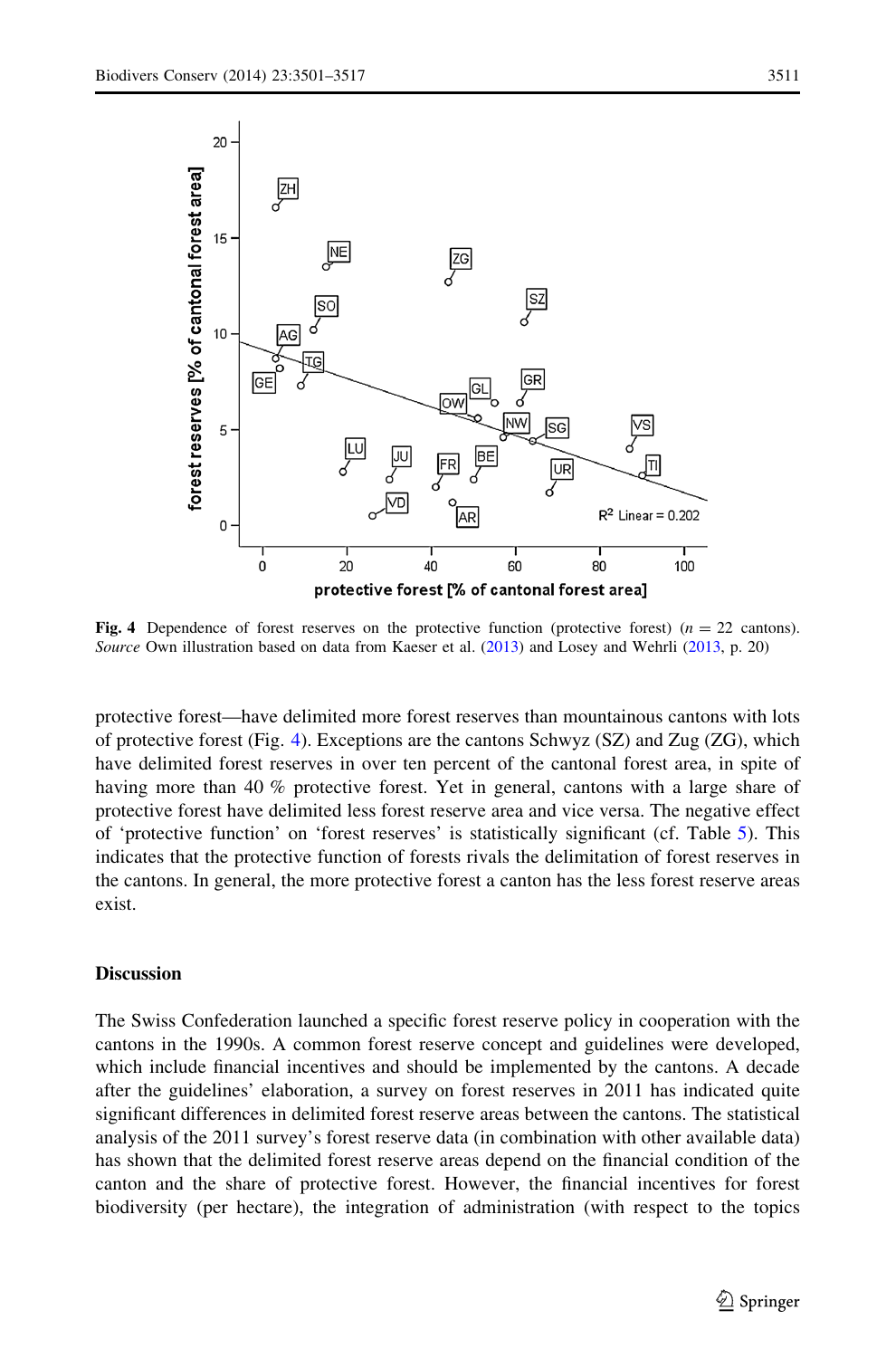forest biodiversity and protective forest), and the ownership structure (private vs. public forest) have no statistically significant effect on the cantons' delimited forest reserve area.

We discuss our findings from the statistical analysis of the 2011 survey's forest reserve data (in combination with other available data) below. We start with the statistically significant factors, followed by the discussion of the statistically non-significant factors.

## Discussion of the statistically significant factors

Our first hypothesis was that if cantons are in a good financial condition, then they have delimited more forest reserve area than cantons in a 'poor' financial condition. The statistical analysis showed that cantons in a good *financial condition* have delimited significantly more forest reserve areas than cantons with a poorer financial condition. Moreover, the financial condition of a canton is positively correlated with the financial incentives for forest biodiversity (cf. Pearson correlation matrix in Table [4\)](#page-8-0). This indicates that cantons in a good financial condition have higher financial incentives for forest biodiversity. A financially strong canton with a substantial budget may also have more resources for administrative staff in the forest sector and for the consultation of forest owners than a canton with a limited budget. In this sense a good financial condition may lead to more organizational capacity. The cantons' organizational capacities differ and they can 'affect the implementation of nature protection instruments' (Angst [2012](#page-16-0), p. 55) e.g. to establish forest reserves.

We also hypothesized that cantons with a large share of protective forest have delimited less forest reserve area than cantons with a low share of protective forest (hypothesis 5). A high share of *protective forest* is found in the mountainous cantons, whereas only a small proportion of protective forest exists in the lowland cantons of the Midlands. A high share of protective forest has a statistically significant negative effect on the forest reserve area in the cantons. When we consulted experts (seven cantonal head foresters from mainly pre alpine cantons) about the influence of protective forest on forest reserves, they often named the importance of the protective function of forests against natural hazards (high proportion of protective forest) as an inhibiting factor. However, the experts did not name explicit conflicts between forest reserves and the protective function of the forest. Nevertheless, combinations of these on the same forest land are rare in the experts' cantons. This supports the statistically significant negative effect of protective forest on the delimitation of forest reserves mentioned above.

The unpopularity to establish a forest reserve in protective forests may have to do with the philosophy that a protective forest needs tending. Yet according to the former Federal Forest Agency, $6$  the need for maintenance measures in protective forests can be assumed to be smaller the more natural the forests are (Frehner et al. [2005:](#page-16-0) Annex 5). Whether forest reserves and protective forests are compatible depends on the site conditions (forest types). Forest types whose protective function cannot be improved effectively by forestry interventions (and provided that no technical measures are necessary) pose little potential for conflict between the protective function and forest reserves (Frehner et al. [2005:](#page-16-0) Annex 5). According to the former Swiss Forest Agency, this applies to forest types whose 'stability is hardly improvable' or whose 'near-natural state usually does not need forestry interventions'. A (one and a half page long) list of forest types in which forest reserves are possible can be found in the guidelines for

<sup>6</sup> The former Federal Forest Agency was integrated in 2006 into today's Federal Office for the Environment.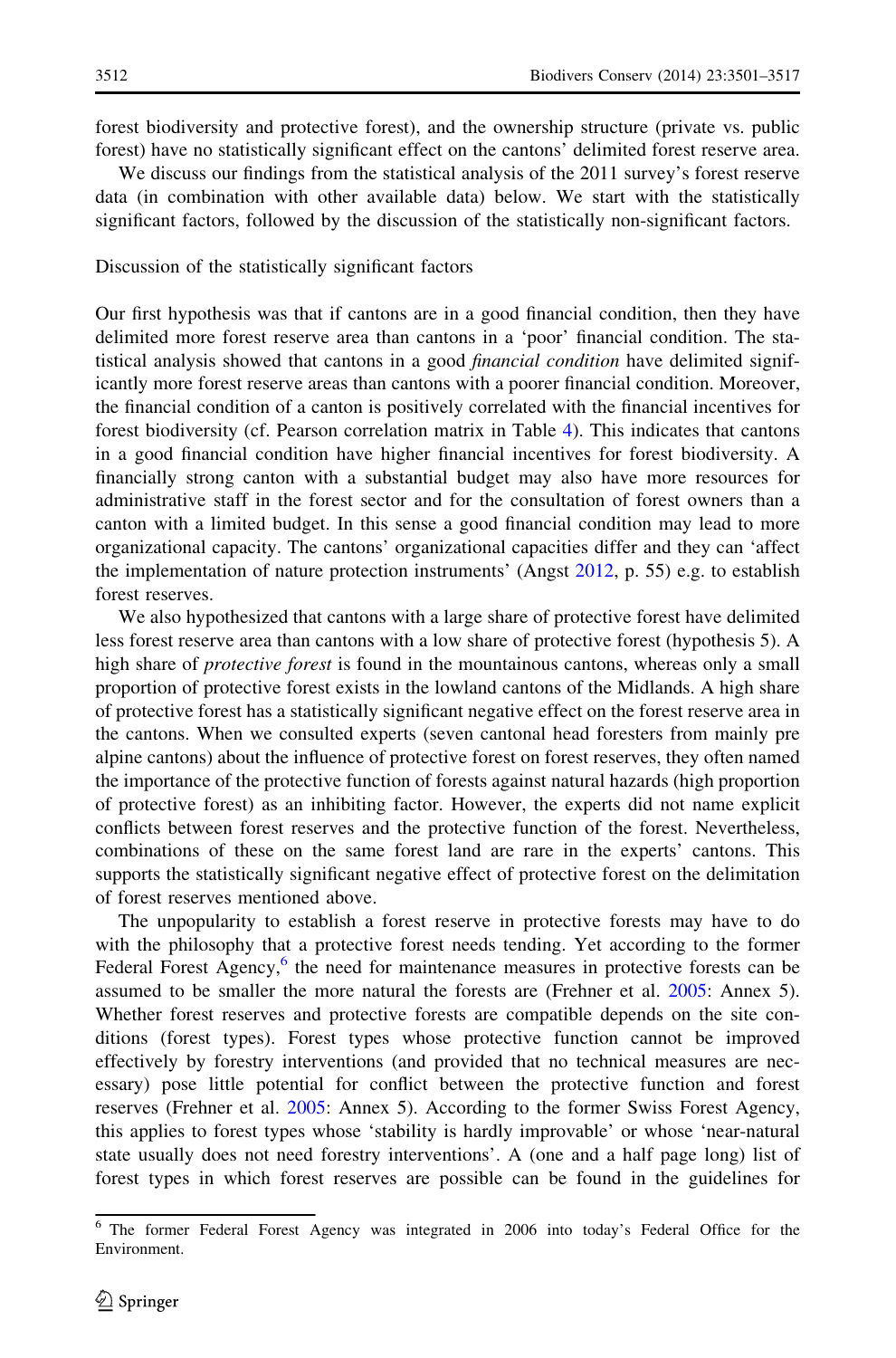protective forest of the former Swiss Forest Agency (cf. Frehner et al. [2005](#page-16-0): Annex 5). Furthermore, an internal study by the Federal Office for the Environment has shown that in many situations protective forest and forest reserves are not mutually exclusive (Bolliger et al. [2012](#page-16-0), p. 208). According to Ott et al. ([1997](#page-17-0), p. 69), a considerable share of the mountain forests can ensure stable forest stands on their own, without additional support. Protective forests in the mountains could therefore be increasingly integrated into the forest reserve network (Bolliger et al. [2012,](#page-16-0) p. 208). However, the support for forest reserves within the population is—according to a recent comprehensive population survey by the Federal Office for the Environment and the Swiss Federal Institute for Forest, Snow and Landscape Research—rather larger in the Midlands than in the Pre-alps (BAFU and WSL [2013](#page-16-0), p. 54).

# Discussion of the statistically non-significant factors

The three factors that we have found to have no statistically significant effect on the cantons' delimited forest reserve area in the present study are: the financial incentives for forest biodiversity (per hectare), the integration of administration (with respect to the topics forest biodiversity and protective forest), and the ownership structure (private vs. public forest). In the section below, we discuss these factors one by one and present possible explanations for the statistical insignificance.

The second hypothesis in Table [1](#page-6-0) was that cantons with lots of financial incentives for forest biodiversity have delimited more forest reserve area than cantons with few incentives for forest biodiversity. The dependency of the forest reserve area in the cantons on financial incentives for forest biodiversity (per hectare) was not statistically significant; even though the cantons with less than 5 % forest reserve area do not have very high amounts of financial incentives per hectare. We see two possible reasons for this lack of significance: First, the financial incentives for forest biodiversity may in general be too low to have a significant impact on forest reserves' delimitation. From the federal perspective, not enough federal funding has been available for the establishment of forest reserves and for strengthening the financial incentives for the forest owners (Bolliger et al. [2012](#page-16-0), p. 208). Moreover, a survey of a representative group of private forest owners in Switzerland showed that 'the impact of financial incentives offered by the government is rather modest' (Zimmermann and Wild-Eck [2007,](#page-17-0) p. 275). Second, the persuasiveness of the Forest Service (particularly for private forests) could be crucial for the delimitation of forest reserves. The consultation by the local forester seems to be more promising (than financial incentives) to reach the private forest owners (Zimmermann and Wild-Eck [2007](#page-17-0), p. 282). Furthermore, when we asked experts (seven cantonal head foresters) about the key factors supporting forest reserves, they named the consultation and the persuasiveness of the cantonal Forest Service, as well as a good relationship between the cantonal Forest Service and the forest owners (respectively that the cantonal Forest Service is perceived as a reliable partner) as being very important. Also according to Zimmermann and Wild-Eck ([2007,](#page-17-0) p. 283), a successful biodiversity policy in private forests is more dependent on the implementation by the cantons than the program structure and the services at the federal level.

The third hypothesis stated that the better forest biodiversity and protective forest are integrated within the cantonal administration, the more delimited forest reserve area exists in the cantons. The *integration of administration*—i.e. whether the two topics forest biodiversity and protective forest in a canton are dealt with in the same department, office, section or subsection—had no statistically significant effect on the forest reserve area in the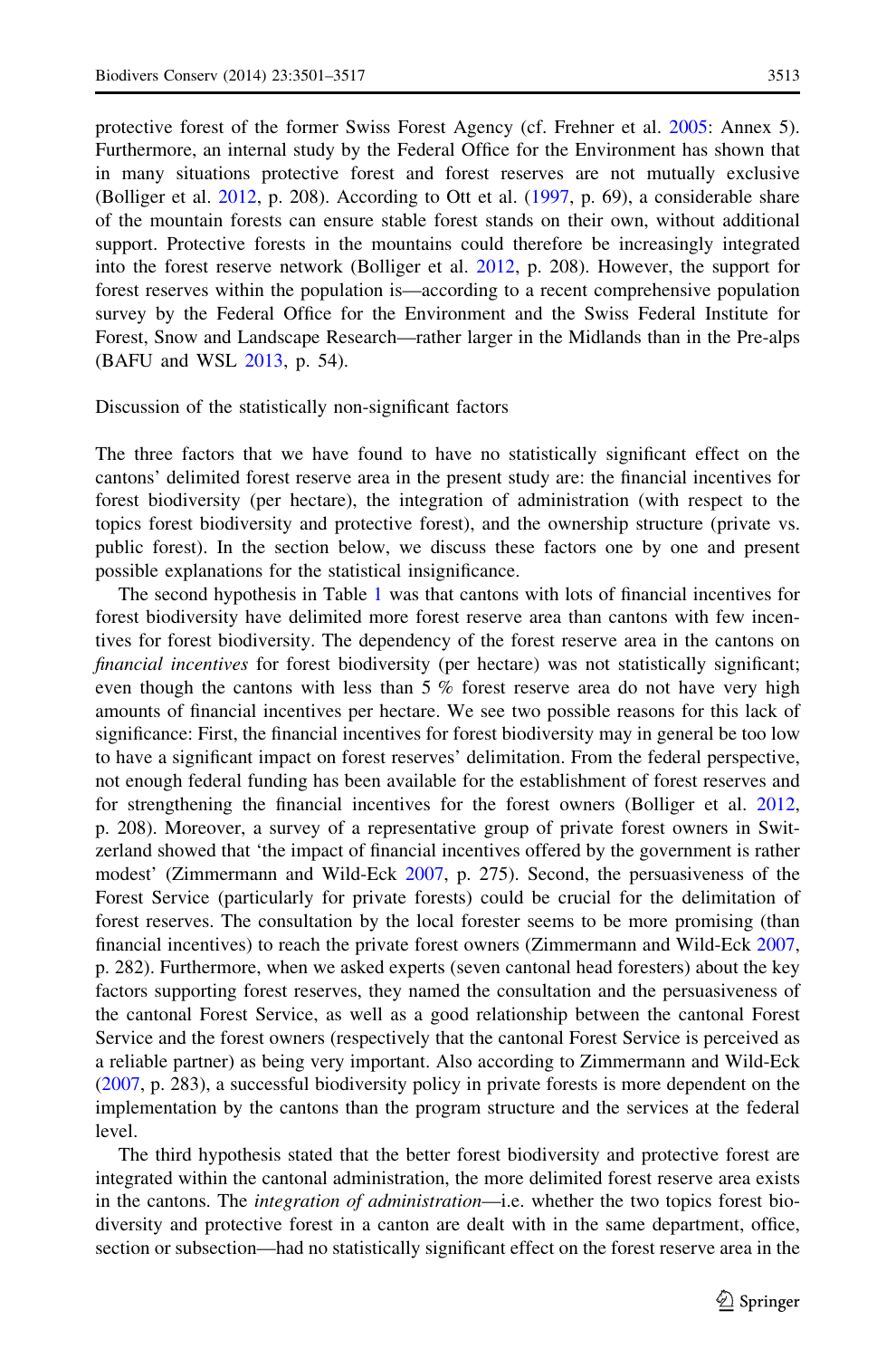cantons. This may be due to the fact that these two topics are located in the cantons ubiquitously in the same department and office. Due to this high 'integration of administration', we found rather small differences (at the sectional or sub-sectional level) between the cantonal administrations. Since all cantons have a well-integrated administration (for forest biodiversity and protective forest), this factor may not be suitable to explain the difference in delimited forest reserve area between the cantons. Instead, a possible different weighting of forest biodiversity and protective forest in the cantons could serve as an explanation.

Our fourth hypothesis was that the more private forest area a canton has, the less forest reserve area has been delimited. This is based on our assumption that the small parceled private forest and a lack of motivation of the private forest owners hinders the establishment of (larger) forest reserves. Our assumption was confirmed by the answer we received from experts (seven cantonal head foresters) about forest reserves in their canton: More forest reserves are usually delimited in public forests than in private forests. Most of these experts named the lack of motivation of the private forest owners as an inhibiting factor for creating forest reserves. With respect to the experts consulted, we can say that ownership structure matters and that a large share of public forest seems to be beneficial for the promotion of forest reserves.

However, the performed multiple regression shows a different picture: The ownership structure, i.e. the share of private forest (versus public forest), had a negative, but not a significant effect on the forest reserve area in the cantons. One explanation for this lack of significance could be that public forests comprise the main share of the forests in the cantons and that only three of the considered cantons have more private forests than public forests. Since the public forest is predominant in most of the cantons, the cantonal forest ownership structure may not be able to explain the difference in delimited forest reserve area between the cantons.

Also noteworthy is the negative correlation between private forest and protective forest (cf. Pearson correlation matrix in Table [4](#page-8-0)). This indicates that protective forests lie mainly in public forests. Protective forest had a significant negative effect on forest reserves in the multiple regression. Thus, we may find less forest reserves in public (protective) forests than expected.

In order to promote forest reserves and forest biodiversity, one option could be that the Confederation and the cantons buy ecologically valuable forest land (cf. Kaeser et al. [2013](#page-16-0), p. 12). For the missing large forest reserves, it may be more efficient to focus on the larger public forest than the small-scale private forest, which is also confirmed by the fact that only few private forest owners consider selling their forest (Zimmermann and Wild-Eck [2007,](#page-17-0) pp. 279/283).

#### Conclusion

Our biodiversity study contributes to the discussion on environmental governance (e.g. Jordan et al. [2007](#page-16-0); Jänicke and Jörgens [2006](#page-16-0)), by providing an illustrative example of a policy program with measurable objectives, which is characterized by a cooperative approach and dominated by financial incentives. However, the implementation of this incentive-based policy takes time and quite large differences in forest reserves remain between the cantons. In order to detect the obstacles of implementation, we focused on the policy's outcomes—the forest reserves—and the (presumably) influencing factors. By following the IR approach, which combines property rights and public policies as well as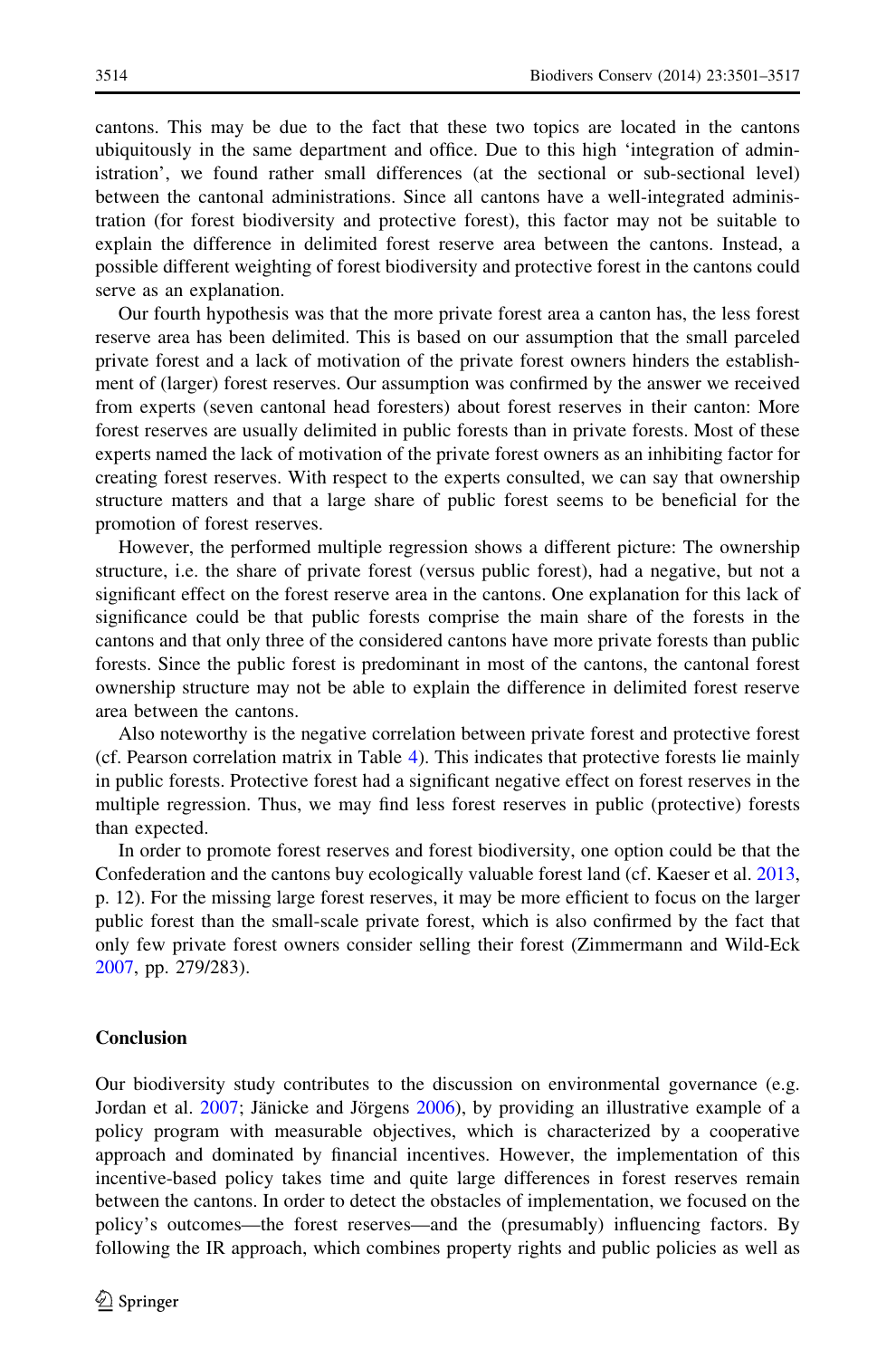user conflicts, we derived our two main hypotheses. Our first main hypothesis was that the institutional framework (financial condition of the cantons and their integration of administration, the instrument financial incentives and the ownership structure of the forest owners) has a substantial impact on the establishment of forest reserves. We performed a multiple regression, which only partially confirmed this hypothesis due to a lack of significance of several factors (see "Discussion"). With respect to the first main hypothesis, only the cantons' financial condition had a statistically significant effect on the delimitation of forest reserve areas. The second main hypothesis stated that the highly subsidized protective function of forests competes with forest reserves for land (as a conflicting service). We found a statistically significant negative effect of protective forest (against natural hazards) on delimited forest reserve areas, which also indicates the indirect effect of topography.

From the multiple regression, we can conclude that in general cantons in a good financial condition and with a small share of protective forest have more forest reserves than cantons in a poor financial condition and with lots of protective forest. That the share of forest reserves of the cantons is largely determined by the different financial and topographic conditions of the cantons is of practical relevance. In our study, we have presented several explanatory approaches for the differences in implementation between the cantons. However, the financial condition of a canton cannot be easily changed. How much protective forest a canton ''needs'' is also not up for discussion. But there is a certain scope for the question about whether forest reserves and protective forests should be combined more often than is the case currently.

The 2011 survey's results have shown that the objective of 'forest reserves on ten percent of the forest area' until 2030 seems feasible. As long as there is enough forest land to have protective forest and the desired amount of forest reserves separately, there may be no need for action. However, if the situation changes because of the energy transition (e.g. the pressure for wood fuel increases further and starts to interfere with the establishment of forest reserves), we may have to look at other options to achieve the objective of 'forest reserves on ten percent of the forest area'. This is especially true if the existing forest reserves have been delimited in those forests where it was easier (e.g. in large public forest plots with only a few forest owners to convince). One option could be to establish more forest reserves in those protective forests whose forest types are 'suitable', i.e. if forest development cannot be improved effectively by forestry interventions. The combination of protective forest and forest reserves is also interesting in terms of biodiversity since 'protective forests offer special potential for nature protection e.g. due to their generally higher deadwood volumes' (Angst [2012](#page-16-0), pp. 3–4). According to the former Federal Forest Agency, a high potential for conservation is often found in forests on less productive sites whose stability is hardly improvable via forestry interventions (cf. Frehner et al. [2005:](#page-16-0) Annex 5). This implies that those forest types that allow establishing a forest reserve in a protective forest are often valuable for biodiversity. Therefore, if forest reserves and protective forests were combined in a useful way, then this may result in a win–win situation of 'less effort for the management of protective forests' and 'more biodiversity'. In this context, an intense cooperation of the current forest policy 2020 with the national biodiversity strategy is particularly important. How this cooperation takes place and how it can be strengthened is a challenge that requires further research.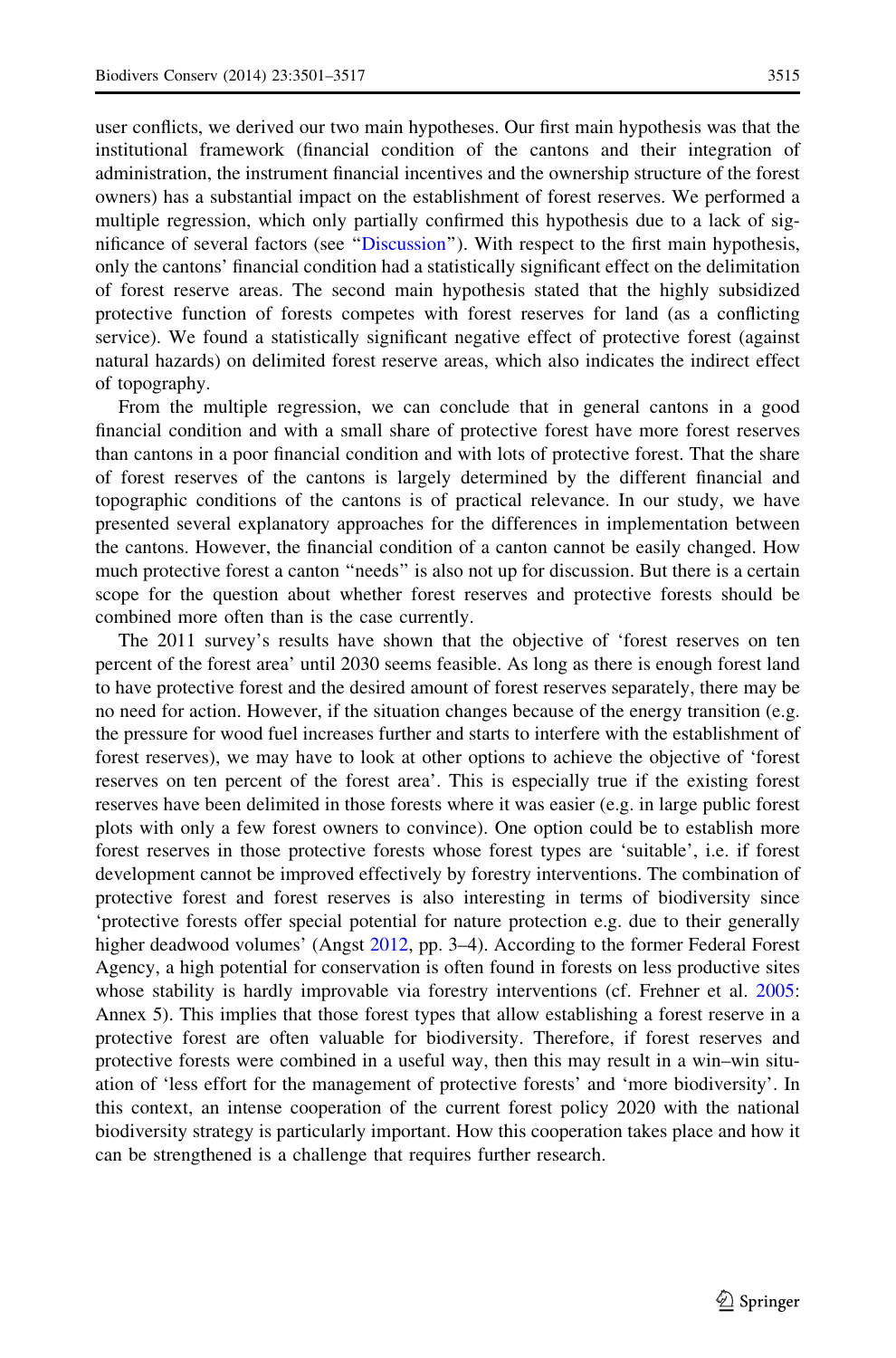#### <span id="page-16-0"></span>**References**

- Angst M (2012) Integration of Nature Protection in Swiss Forest Policy. Country report within the framework of the research project integration of nature protection in forest management and its relation to other functions/services. Swiss Federal Research Institute for Forest, Snow and Landscape WSL, Birmensdorf
- BAFU (2013) Jahrbuch Wald und Holz 2013. Umwelt-Zustand Nr. 1332. Bundesamt für Umwelt, Bern
- BAFU (2012) Jahrbuch Wald und Holz 2012. Umwelt-Zustand Nr. 1224. Bundesamt für Umwelt, Bern
- BAFU (2011) Jahrbuch Wald und Holz 2011. Umwelt-Zustand Nr. 1121. Bundesamt für Umwelt, Bern
- BAFU (2010) Jahrbuch Wald und Holz 2010. Umwelt-Zustand Nr. 1025. Bundesamt für Umwelt, Bern
- BAFU (2009) Jahrbuch Wald und Holz 2009. Umwelt-Zustand Nr. 0925. Bundesamt für Umwelt, Bern
- BAFU, WSL (2013) Die Schweizer Bevölkerung und ihr Wald. Bericht zur zweiten Bevölkerungsumfrage. Waldmonitoring soziokulturell (WaMos 2). Bundesamt für Umwelt, Bern; Eidg. Forschungsanstalt für Wald, Schnee und Landschaft, Birmensdorf
- Belin D, Kittredge D, Stevens T, Dennis D, Schweik C, Morzuch B (2005) Assessing private forest owner attitudes toward ecosystem-based management. J For 103(1):28–35
- BFS (2012) Bildungsfinanzen Ausgabe 2012. Reihe "Statistik der Schweiz". Bundesamt für Statistik, Neuchâtel
- Bolliger M, Imesch N, Schnidrig R (2012) Waldreservatspolitik der Schweiz: Zwischenbilanz und Perspektiven aus Sicht des Bundes (Essay). Schweiz Z Forstwes 163(6):199–209
- Boon T, Broch S, Meilby H (2010) How financial compensation changes forest owners' willingness to set aside productive forest areas for nature conservation in Denmark. Scand J For Res 25:564–573
- Brändli UB (2010) Schweizerisches Landesforstinventar. Ergebnisse der dritten Erhebung 2004–2006. Eidgenössische Forschungsanstalt für Wald, Schnee und Landschaft WSL, Birmensdorf; Bundesamt für Umwelt BAFU, Bern
- Bugmann H, Commarmot B, Meyer P, Heiri C, Wunder J, Matter JF, Brang P (2011) Die Bedeutung von Naturwaldreservaten für die Forschung. In: Brang P, Heiri C, Bugmann H. (Red.) Waldreservate. 50 Jahre natürliche Waldentwicklung in der Schweiz. Eidgenössische Forschungsanstalt für Wald, Schnee und Landschaft WSL, Birmensdorf; ETH Zürich, Zürich. Haupt, Bern Stuttgart Wien, pp 56-71
- BUWAL (1998) Konzept Waldreservate Schweiz. Schlussbericht des Projektes Reservatspolitik der Eidgenössischen Forstdirektion, Bundesamt für Umwelt, Wald und Landschaft, Bern
- BUWAL, Eidg. Forstdirektion (2002) Leitsätze einer "Waldreservatspolitik Schweiz". [http://www.bafu.](http://www.bafu.admin.ch) [admin.ch](http://www.bafu.admin.ch). Accessed 10 May 2011
- EFD (2013) EFD Medienmitteilung vom 4. Dezember 2012: Tiefere Steuerbelastung in den meisten Kantonen. <http://www.efd.admin.ch>. Accessed 29 May 2013
- Frehner M, Wasser B, Schwitter R (2005) Nachhaltigkeit und Erfolgskontrolle im Schutzwald. Wegleitung für Pflegemassnahmen in Wäldern mit Schutzfunktion, Vollzug Umwelt. Bundesamt für Umwelt, Wald und Landschaft, Bern
- Häfelin U, Müller G, Uhlmann F (2010) Allgemeines Verwaltungsrecht (6. Auflage). Dike Verlag, Zürich St. Gallen
- Horne P (2006) Forest owners' acceptance of incentive based policy instruments in forest biodiversity conservation. A choice experiment based approach. Silva Fennica 40(1):169–178
- Iftekhar MS, Tisdell JG, Gilfedder L (2014) Private lands for biodiversity conservation: review of conservation covenanting programs in Tasmania, Australia. Biol Conserv 169:176–184
- James A, Gaston K, Balmford A (1999) Balancing the Earth's accounts. Governments could safeguard the world's biodiversity with a small fraction of the money they spend on environmentally harmful subsidies. Nature 401:323–324
- Jänicke M, Jörgens H (2006) New approaches to environmental governance. In: Jänicke M, Jörgens H (eds) Environmental governance in global perspective: new approaches to ecological and political modernization. Freie Universität Berlin, Berlin, pp 167–209
- Jordan A, Wurzel RKW, Zito A (2007) New modes of environmental governance: are New Environmental Policy Instruments (NEPIs) supplanting or supplementing traditional tools of government? In: Klaus J, Biermann F, Feindt PH (eds.), Politik und Umwelt, Politische Vierteljahresschrift, Sonderheft 39:283–298
- Kaeser A, Bernasconi J, Zimmermann W (2013) Governance approaches in Swiss forest biodiversity policy: do they really work? For Policy Econ 36:6–13

Kägi B (2002) Umsetzung des Waldreservatskonzepts im Kanton Glarus. Schweiz Z Forstwes 7:274-277

Kissling-Näf I (2000) Wie nachhaltig ist die Schweizer Forstpolitik? Das Nachhaltigkeits-Assessment der Schweizer Forstpolitik: Vorgehen und wichtige Resultate. Schweiz Z Forstwes 151(12):472–479